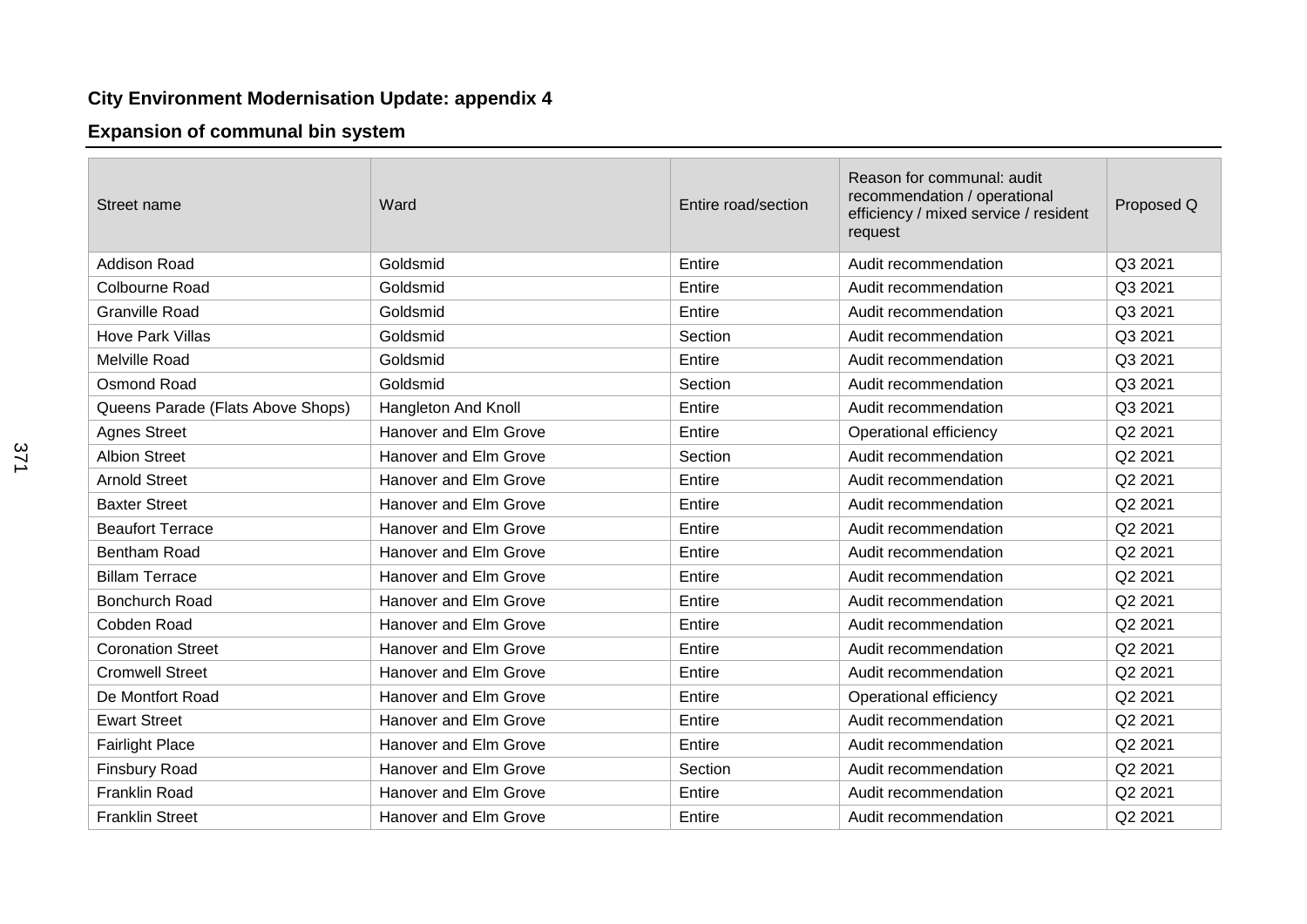| Street name              | Ward                  | Entire road/section | Reason for communal: audit<br>recommendation / operational<br>efficiency / mixed service / resident<br>request | Proposed Q |
|--------------------------|-----------------------|---------------------|----------------------------------------------------------------------------------------------------------------|------------|
| <b>Gladstone Place</b>   | Hanover and Elm Grove | Entire              | Audit recommendation                                                                                           | Q2 2021    |
| <b>Grant Street</b>      | Hanover and Elm Grove | Entire              | Audit recommendation                                                                                           | Q2 2021    |
| <b>Grove Street</b>      | Hanover and Elm Grove | Entire              | Audit recommendation                                                                                           | Q2 2021    |
| Hampden Road             | Hanover and Elm Grove | Entire              | Audit recommendation                                                                                           | Q2 2021    |
| <b>Hanover Crescent</b>  | Hanover and Elm Grove | Entire              | Operational efficiency                                                                                         | Q2 2021    |
| <b>Hanover Place</b>     | Hanover and Elm Grove | Entire              | Audit recommendation                                                                                           | Q2 2021    |
| <b>Hanover Street</b>    | Hanover and Elm Grove | Entire              | Operational efficiency                                                                                         | Q2 2021    |
| <b>Hanover Terrace</b>   | Hanover and Elm Grove | Entire              | Audit recommendation                                                                                           | Q2 2021    |
| <b>Hastings Road</b>     | Hanover and Elm Grove | Entire              | Audit recommendation                                                                                           | Q2 2021    |
| <b>Howard Road</b>       | Hanover and Elm Grove | Entire              | Audit recommendation                                                                                           | Q2 2021    |
| <b>Islingword Place</b>  | Hanover and Elm Grove | Entire              | Audit recommendation                                                                                           | Q2 2021    |
| Islingword Road          | Hanover and Elm Grove | Entire              | Audit recommendation                                                                                           | Q2 2021    |
| <b>Islingword Street</b> | Hanover and Elm Grove | Entire              | Audit recommendation                                                                                           | Q2 2021    |
| <b>Jackson Street</b>    | Hanover and Elm Grove | Entire              | Audit recommendation                                                                                           | Q2 2021    |
| <b>Lewes Street</b>      | Hanover and Elm Grove | Entire              | Audit recommendation                                                                                           | Q2 2021    |
| Lincoln Cottages         | Hanover and Elm Grove | Entire              | Audit recommendation                                                                                           | Q2 2021    |
| <b>Lincoln Street</b>    | Hanover and Elm Grove | Entire              | Audit recommendation                                                                                           | Q2 2021    |
| <b>Luther Mews</b>       | Hanover and Elm Grove | Entire              | Operational efficiency                                                                                         | Q2 2021    |
| <b>Luther Street</b>     | Hanover and Elm Grove | Entire              | Audit recommendation                                                                                           | Q2 2021    |
| <b>Lynton Street</b>     | Hanover and Elm Grove | Entire              | Audit recommendation                                                                                           | Q2 2021    |
| Milton Road              | Hanover and Elm Grove | Entire              | Audit recommendation                                                                                           | Q2 2021    |
| Newark Place             | Hanover and Elm Grove | Entire              | Audit recommendation                                                                                           | Q2 2021    |
| Newmarket Road           | Hanover and Elm Grove | Entire              | Audit recommendation                                                                                           | Q2 2021    |
| <b>Newmarket Terrace</b> | Hanover and Elm Grove | Entire              | Audit recommendation                                                                                           | Q2 2021    |
| <b>Normanton Street</b>  | Hanover and Elm Grove | Entire              | Operational efficiency                                                                                         | Q2 2021    |
| Pevensey Road            | Hanover and Elm Grove | Entire              | Audit recommendation                                                                                           | Q2 2021    |
| <b>Phoenix Place</b>     | Hanover and Elm Grove | Entire              | Audit recommendation                                                                                           | Q2 2021    |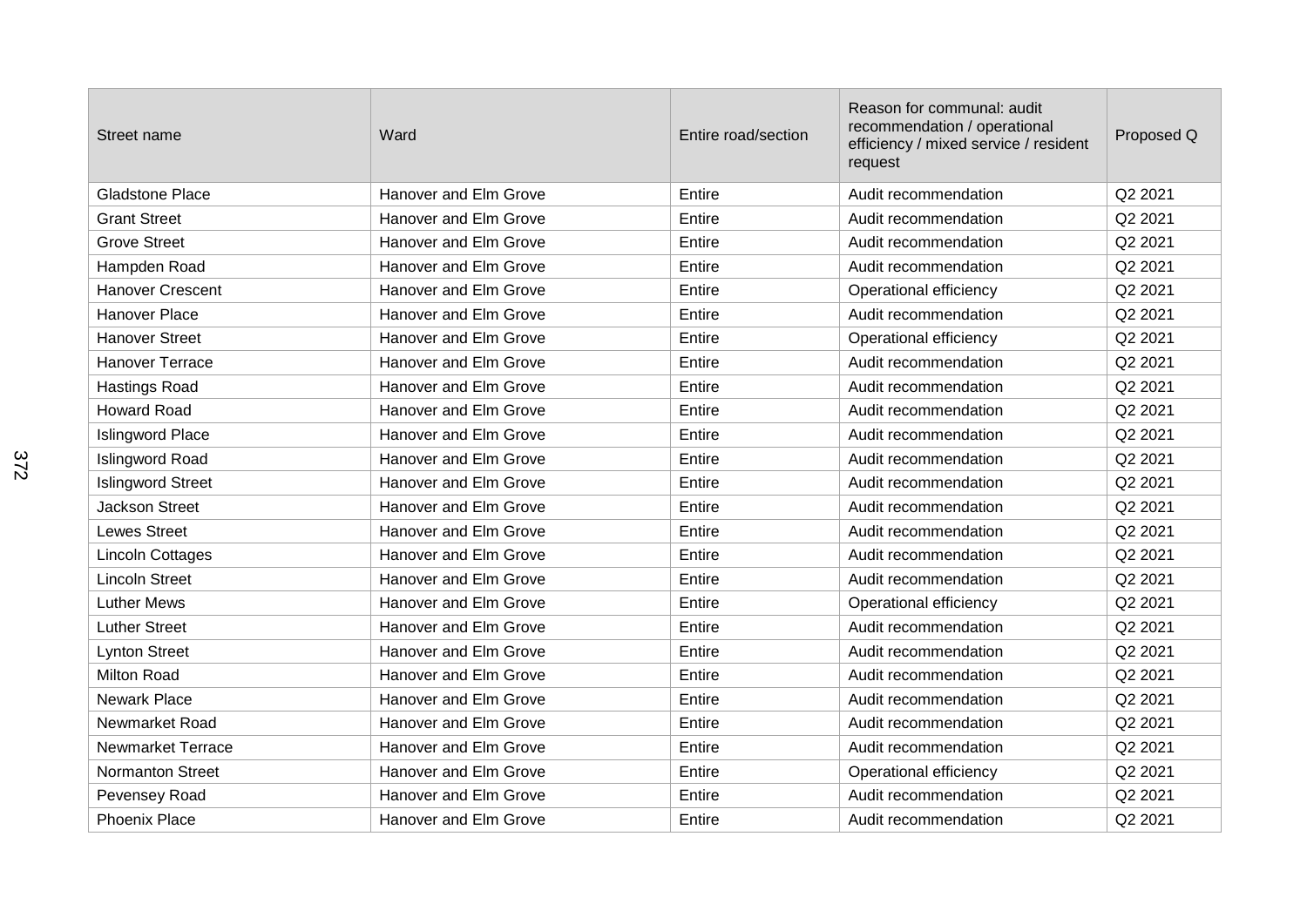| Street name              | Ward                                | Entire road/section | Reason for communal: audit<br>recommendation / operational<br>efficiency / mixed service / resident<br>request | Proposed Q |
|--------------------------|-------------------------------------|---------------------|----------------------------------------------------------------------------------------------------------------|------------|
| <b>Picton Street</b>     | Hanover and Elm Grove               | Entire              | Audit recommendation                                                                                           | Q2 2021    |
| Seville Street           | Hanover and Elm Grove               | Entire              | Operational efficiency                                                                                         | Q2 2021    |
| Southampton Street       | Hanover and Elm Grove               | Entire              | Operational efficiency                                                                                         | Q2 2021    |
| Southover Place          | Hanover and Elm Grove               | Entire              | Audit recommendation                                                                                           | Q2 2021    |
| <b>Southover Street</b>  | Hanover and Elm Grove               | Entire              | Audit recommendation                                                                                           | Q2 2021    |
| <b>St Leonards Road</b>  | Hanover and Elm Grove               | Entire              | Audit recommendation                                                                                           | Q2 2021    |
| <b>St Martins Place</b>  | Hanover and Elm Grove               | Entire              | Audit recommendation                                                                                           | Q2 2021    |
| <b>Whichelo Place</b>    | Hanover and Elm Grove               | Entire              | Audit recommendation                                                                                           | Q2 2021    |
| <b>Albion Hill</b>       | Hanover and Elm Grove, Queen's Park | Entire              | Audit recommendation                                                                                           | Q2 2021    |
| <b>Freehold Terrace</b>  | Hollingdean and Stanmer             | Entire              | Audit recommendation                                                                                           | Q1 2021    |
| Hollingdean Road         | Hollingdean and Stanmer             | Entire              | Audit recommendation                                                                                           | Q1 2021    |
| Popes Folly              | Hollingdean and Stanmer             | Entire              | Audit recommendation                                                                                           | Q1 2021    |
| Argyle Road              | <b>Preston Park</b>                 | Entire              | Audit recommendation                                                                                           | Q1 2021    |
| Argyle Villas            | <b>Preston Park</b>                 | Entire              | Audit recommendation                                                                                           | Q1 2021    |
| <b>Brigden Street</b>    | <b>Preston Park</b>                 | Entire              | Audit recommendation                                                                                           | Q1 2021    |
| <b>Buxton Road</b>       | <b>Preston Park</b>                 | Entire              | Operational efficiency                                                                                         | Q1 2021    |
| Campbell Road            | <b>Preston Park</b>                 | Entire              | Audit recommendation                                                                                           | Q1 2021    |
| Chatsworth Road          | <b>Preston Park</b>                 | Entire              | Operational efficiency                                                                                         | Q1 2021    |
| <b>Coventry Street</b>   | <b>Preston Park</b>                 | Entire              | Audit recommendation                                                                                           | Q1 2021    |
| Dyke Road Drive          | <b>Preston Park</b>                 | Entire              | Audit recommendation                                                                                           | Q1 2021    |
| <b>Grange Close</b>      | <b>Preston Park</b>                 | Entire              | Operational efficiency                                                                                         | Q1 2021    |
| Lancaster Road           | <b>Preston Park</b>                 | Entire              | Operational efficiency                                                                                         | Q1 2021    |
| Lovers Walk              | <b>Preston Park</b>                 | Entire              | Audit recommendation                                                                                           | Q1 2021    |
| <b>Park View Terrace</b> | <b>Preston Park</b>                 | Entire              | Operational efficiency                                                                                         | Q1 2021    |
| Parkmore Terrace         | <b>Preston Park</b>                 | Entire              | Operational efficiency                                                                                         | Q1 2021    |
| Port Hall Avenue         | <b>Preston Park</b>                 | Entire              | Operational efficiency                                                                                         | Q1 2021    |
| Port Hall Road           | <b>Preston Park</b>                 | Entire              | Operational efficiency                                                                                         | Q1 2021    |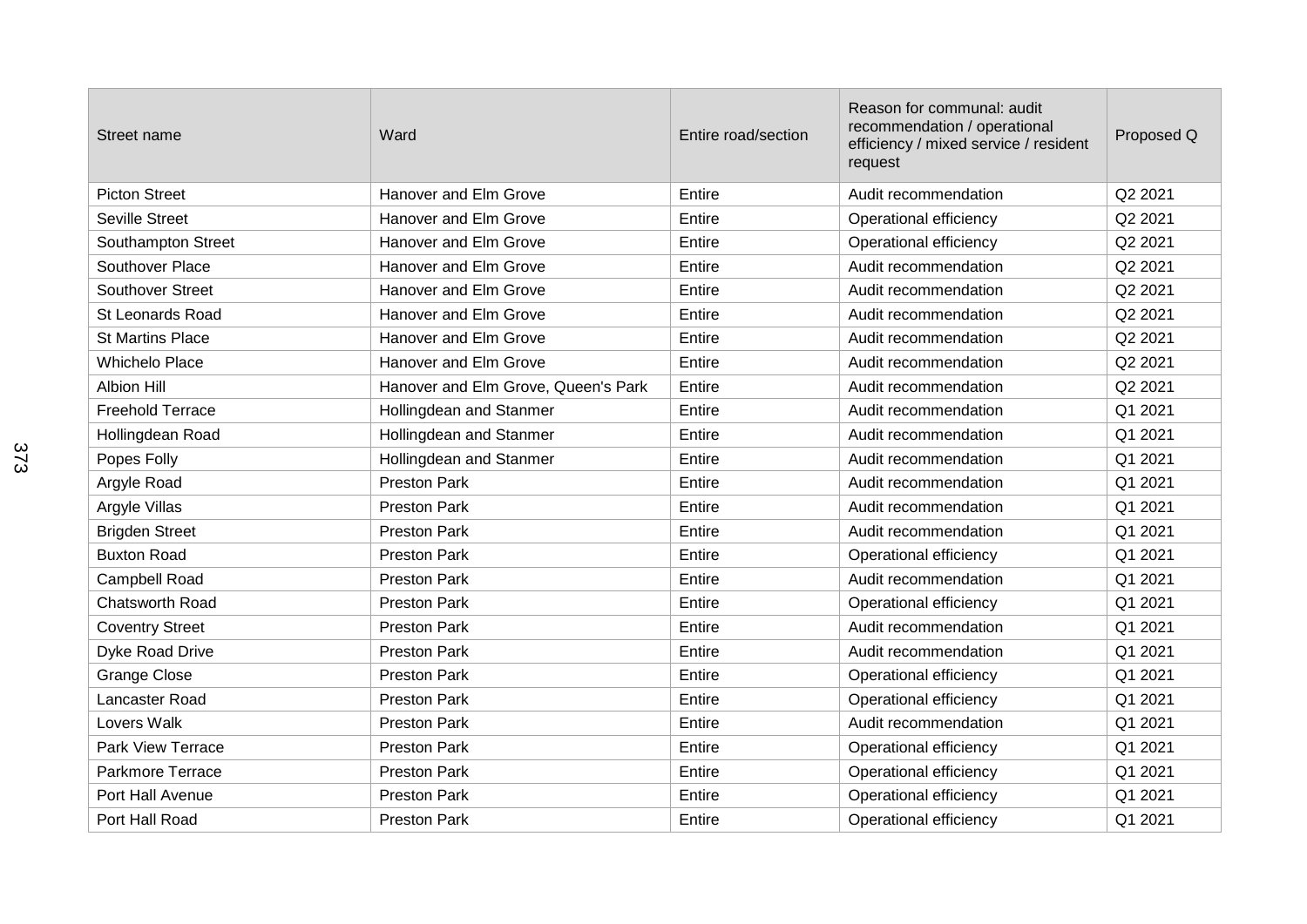| Street name                | Ward                | Entire road/section | Reason for communal: audit<br>recommendation / operational<br>efficiency / mixed service / resident<br>request | Proposed Q |
|----------------------------|---------------------|---------------------|----------------------------------------------------------------------------------------------------------------|------------|
| Preston Road               | <b>Preston Park</b> | Section             | Audit recommendation                                                                                           | Q1 2021    |
| <b>Shaftesbury Place</b>   | <b>Preston Park</b> | Entire              | Audit recommendation                                                                                           | Q1 2021    |
| Springfield Road           | <b>Preston Park</b> | Entire              | Audit recommendation                                                                                           | Q1 2021    |
| <b>Upper Hamilton Road</b> | <b>Preston Park</b> | Entire              | Audit recommendation                                                                                           | Q1 2021    |
| <b>Bute Street</b>         | Queen's Park        | Entire              | Audit recommendation                                                                                           | Q2 2021    |
| <b>Canning Street</b>      | Queen's Park        | Entire              | Audit recommendation                                                                                           | Q2 2021    |
| <b>Elmore Road</b>         | Queen's Park        | Entire              | Audit recommendation                                                                                           | Q2 2021    |
| <b>Hendon Street</b>       | Queen's Park        | Entire              | Audit recommendation                                                                                           | Q2 2021    |
| Park Street                | Queen's Park        | Entire              | Audit recommendation                                                                                           | Q2 2021    |
| <b>Richmond Place</b>      | Queen's Park        | Entire              | Mixed service                                                                                                  | Q2 2021    |
| <b>Rochester Street</b>    | Queen's Park        | Entire              | Audit recommendation                                                                                           | Q2 2021    |
| <b>Upper Park Place</b>    | Queen's Park        | Entire              | Audit recommendation                                                                                           | Q2 2021    |
| <b>Waterloo Place</b>      | Queen's Park        | Entire              | Audit recommendation                                                                                           | Q2 2021    |
| Park Road (23, 25, 27)     | Rottingdean Coastal | Section             | Audit recommendation                                                                                           | Q2 2021    |
| <b>High Street</b>         | Rottingdean Coastal | Entire              | Audit recommendation                                                                                           | Q2 2021    |
| <b>Meadow Parade</b>       | Rottingdean Coastal | Section             | Audit recommendation                                                                                           | Q2 2021    |
| <b>Bampfield Street</b>    | South Portslade     | Entire              | Audit recommendation                                                                                           | Q3 2021    |
| <b>Barnes Road</b>         | South Portslade     | Entire              | Audit recommendation                                                                                           | Q3 2021    |
| <b>Beaconsfield Road</b>   | South Portslade     | Entire              | Audit recommendation                                                                                           | Q3 2021    |
| <b>Church Road</b>         | South Portslade     | Entire              | Audit recommendation                                                                                           | Q3 2021    |
| <b>Church Street</b>       | South Portslade     | Entire              | Audit recommendation                                                                                           | Q3 2021    |
| Crown Road                 | South Portslade     | Entire              | Audit recommendation                                                                                           | Q3 2021    |
| Elm Road                   | South Portslade     | Entire              | Audit recommendation                                                                                           | Q3 2021    |
| <b>Gardener Street</b>     | South Portslade     | Entire              | Audit recommendation                                                                                           | Q3 2021    |
| <b>Jubilee Road</b>        | South Portslade     | Entire              | Audit recommendation                                                                                           | Q3 2021    |
| <b>Middle Street</b>       | South Portslade     | Section             | Audit recommendation                                                                                           | Q3 2021    |
| <b>North Street</b>        | South Portslade     | Section             | Audit recommendation                                                                                           | Q3 2021    |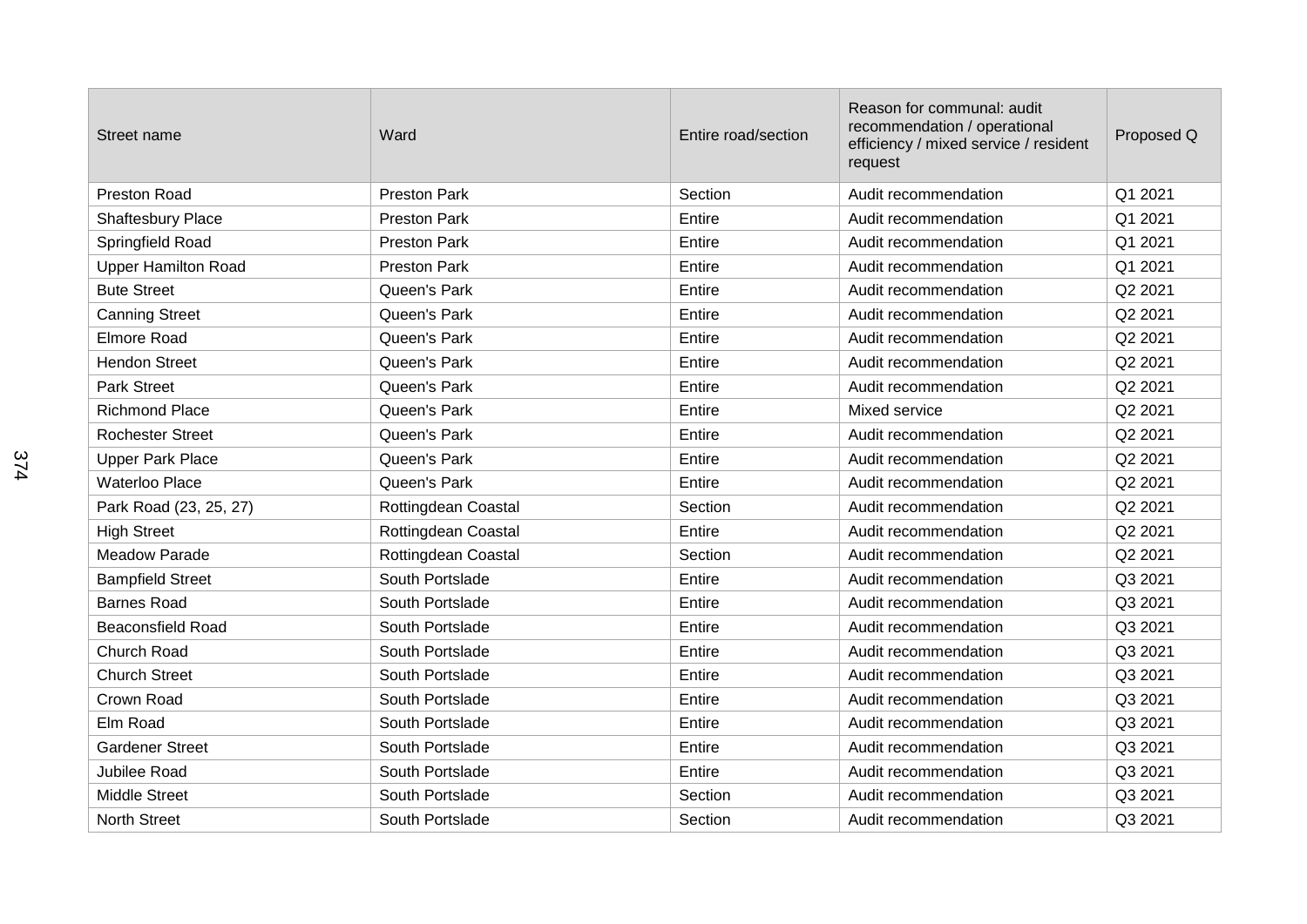| Street name               | Ward                        | Entire road/section | Reason for communal: audit<br>recommendation / operational<br>efficiency / mixed service / resident<br>request | Proposed Q |
|---------------------------|-----------------------------|---------------------|----------------------------------------------------------------------------------------------------------------|------------|
| Park Crescent             | South Portslade             | Entire              | Audit recommendation                                                                                           | Q3 2021    |
| <b>Stanley Road</b>       | South Portslade             | Entire              | Audit recommendation                                                                                           | Q3 2021    |
| <b>Station Road</b>       | South Portslade             | Entire              | Audit recommendation                                                                                           | Q3 2021    |
| <b>Trafalgar Road</b>     | South Portslade             | Section             | Resident request                                                                                               | Q3 2021    |
| <b>Wolseley Road</b>      | South Portslade             | Entire              | Audit recommendation                                                                                           | Q3 2021    |
| <b>Belton Close</b>       | St. Peter's and North Laine | Entire              | Audit recommendation                                                                                           | Q1 2021    |
| <b>Belton Road</b>        | St. Peter's and North Laine | Entire              | Audit recommendation                                                                                           | Q1 2021    |
| Clyde Road                | St. Peter's and North Laine | Entire              | Audit recommendation                                                                                           | Q1 2021    |
| <b>Crescent Road</b>      | St. Peter's and North Laine | Entire              | Operational efficiency                                                                                         | Q1 2021    |
| D'Aubigny Road            | St. Peter's and North Laine | Entire              | Operational efficiency                                                                                         | Q1 2021    |
| <b>Gerard Street</b>      | St. Peter's and North Laine | Entire              | Audit recommendation                                                                                           | Q1 2021    |
| Lorne Road                | St. Peter's and North Laine | Entire              | Audit recommendation                                                                                           | Q1 2021    |
| Mayo Road                 | St. Peter's and North Laine | Entire              | Audit recommendation                                                                                           | Q1 2021    |
| Park Crescent             | St. Peter's and North Laine | Entire              | Audit recommendation                                                                                           | Q1 2021    |
| <b>Richmond Road</b>      | St. Peter's and North Laine | Entire              | Audit recommendation                                                                                           | Q1 2021    |
| Round Hill Road           | St. Peter's and North Laine | Entire              | Audit recommendation                                                                                           | Q1 2021    |
| Round Hill Street         | St. Peter's and North Laine | Entire              | Audit recommendation                                                                                           | Q1 2021    |
| <b>Roundhill Crescent</b> | St. Peter's and North Laine | Entire              | Audit recommendation                                                                                           | Q1 2021    |
| Shaftesbury Road          | St. Peter's and North Laine | Entire              | Audit recommendation                                                                                           | Q1 2021    |
| <b>Stanley Road</b>       | St. Peter's and North Laine | Entire              | Audit recommendation                                                                                           | Q1 2021    |
| Vere Road                 | St. Peter's and North Laine | Entire              | Audit recommendation                                                                                           | Q1 2021    |
| <b>Wakefield Place</b>    | St. Peter's and North Laine | Entire              | Audit recommendation                                                                                           | Q1 2021    |
| <b>Wakefield Road</b>     | St. Peter's and North Laine | Entire              | Audit recommendation                                                                                           | Q1 2021    |
| Warleigh Road             | St. Peter's and North Laine | Entire              | Audit recommendation                                                                                           | Q1 2021    |
| <b>Winchester Street</b>  | St. Peter's and North Laine | Entire              | Audit recommendation                                                                                           | Q1 2021    |
| <b>Yardley Street</b>     | St. Peter's and North Laine | Entire              | Audit recommendation                                                                                           | Q1 2021    |